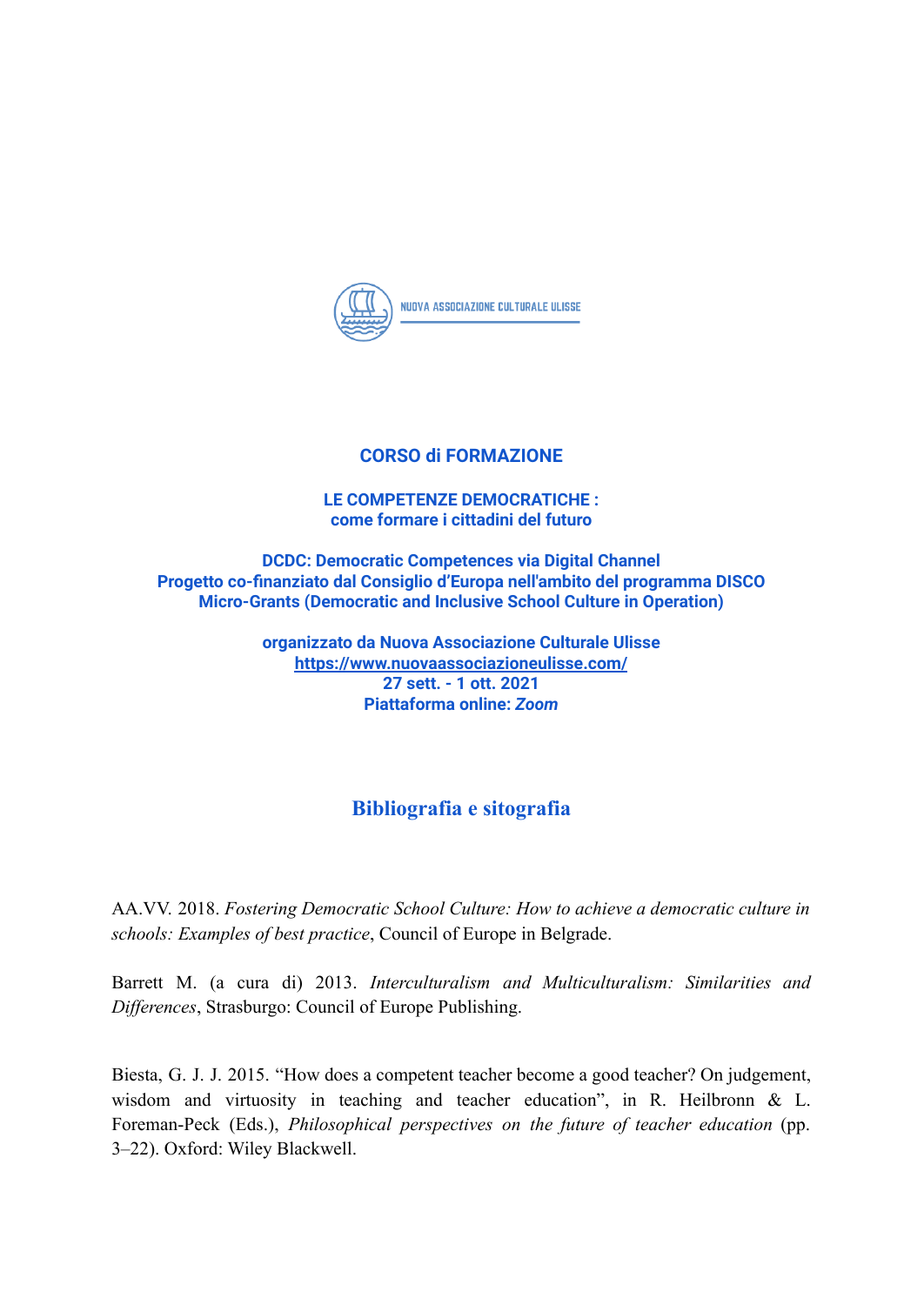Bracci L., Filippone A. 2009. *L'educazione riflessiva interculturale: L'approccio FICCS allo studio della lingua e cultura italiana.* Roma: Carocci.

Consiglio d'Europa. 2016. *Competenze per una cultura della democrazia - Vivere insieme in condizioni di parità in società democratiche e culturalmente diverse. SINTESI*, Strasburgo: Council of Europe Publishing. (scaricabile dal sito https://www.coe.int/en/web/education/competences-for-democratic-culture)

Consiglio d'Europa. 2008. *Libro bianco sul dialogo interculturale "Vivere insieme in pari dignità"*. Strasburgo. (scaricabile dal sito https://www.coe.int/t/dg4/intercultural/Publication\_WhitePaper\_ID\_en.asp)

Consiglio d'Europa. *AIE - Autobiography of Intercultural Encounters. Autobiografia degli incontri interculturali - VERSIONE ITALIANA* (scaricabile dal sito [https://www.coe.int/it/web/autobiography-intercultural-encounters/autobiography-of-intercult](https://www.coe.int/it/web/autobiography-intercultural-encounters/autobiography-of-intercultural-encounters) [ural-encounters\)](https://www.coe.int/it/web/autobiography-intercultural-encounters/autobiography-of-intercultural-encounters)

Council of Europe. 2021. *A Portfolio of Competences for Democratic Culture - Standard version*. Council of Europe Publishing. Strasbourg.

Council of Europe. 2021. *A Portfolio of Competences for Democratic Culture - Younger learners version*. Council of Europe Publishing. Strasbourg.

Gallino L. 2014. *Dizionario di Sociologia*, Torino: UTET Editore.

Larrivee, B. 2000. "Transforming Teaching Practice: Becoming the critically reflective teacher" in *Reflective Practice*, 1: 3 (pp. 293-307). DOI: 10.1080/71369316.

Mompoint-Gaillard P., Làzàr I. (ed.). 2017. *TASKs for Democracy - 60 Activities to learn and assess transversal attitudes, skills and knowledge* (Pestalozzi Series no. 4), 2nd edition, Strasbourg: Council of Europe Publishing.

(scaricabile dal sito:

https://www.coe.int/en/web/learning-resources/-/tasks-for-democracy-60-activities-to-learn-a nd-assess-transversal-attitudes-skills-and-knowledge)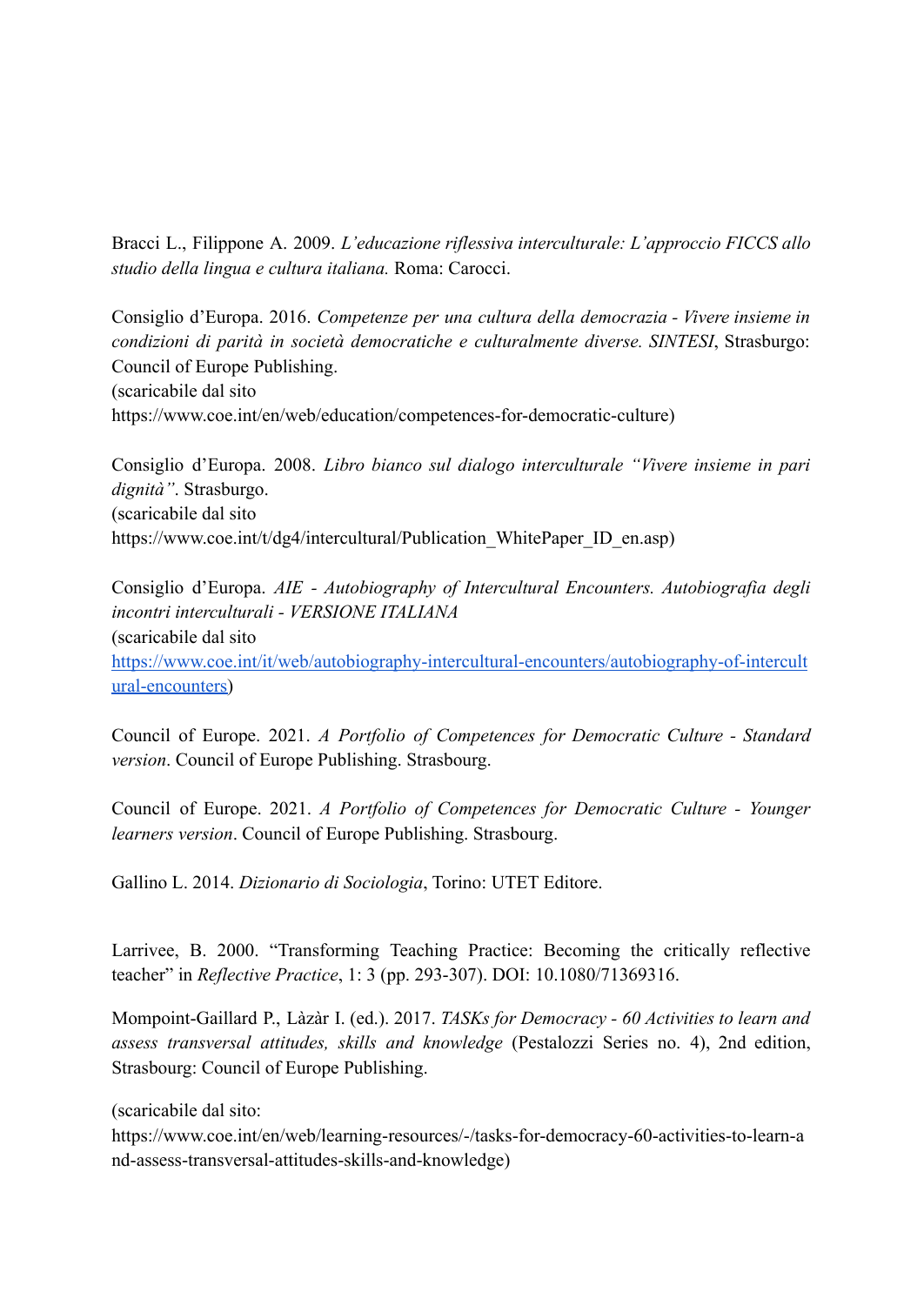Mortari, Luigina. 2003. *Apprendere dall'esperienza: Il pensare riflessivo nella formazione*. Roma: Carocci.

*PISA 2018 Results*, vol. VI (scaricabile dal sito https://www.oecd.org/publications/pisa-2018-results-volume-vi-d5f68679-en.htm)

*Reference Framework of Competences for Democratic Culture: Context, Concepts and Model*. 2018. Vol. 1. Strasbourg: Council of Europe Publishing.

Rogers, R.R. 2001. "Reflection in Higher Education: A Concept Analysis", in *Innovative Higher Education 26*, pp. 37–57. <https://doi.org/10.1023/A:1010986404527>.

Schön, Donald A. 1983. *The Reflective Practitioner*. London: Temple Smith.

Schön, Donald A. 1983. *The Reflective Practitioner: How Professionals Think in Action*, New York: Basic Books.

Zembylas, M. (2003). Interrogating "Teacher Identity: Emotion, Resistance, and Self-Formation", in *Educational Theory*, 53: 1 (pp. 107-127).

<https://www.coe.int/it/>

<https://www.coe.int/en/web/education/-/launch-of-the-disco-micro-grants-projects>

<http://www.coilconsult.com/what-is-coil-.html>

[https://www.soloformazione.it/blog/didattica-capovolta-o-flipped-learning-cos-e-e-come-funz](https://www.soloformazione.it/blog/didattica-capovolta-o-flipped-learning-cos-e-e-come-funziona) [iona](https://www.soloformazione.it/blog/didattica-capovolta-o-flipped-learning-cos-e-e-come-funziona)

<https://www.educationworld.com/making-teacher-reflection-meaningful>

[www.tojet.net/articles/v14i2/14217.pdf](http://www.tojet.net/articles/v14i2/14217.pdf)